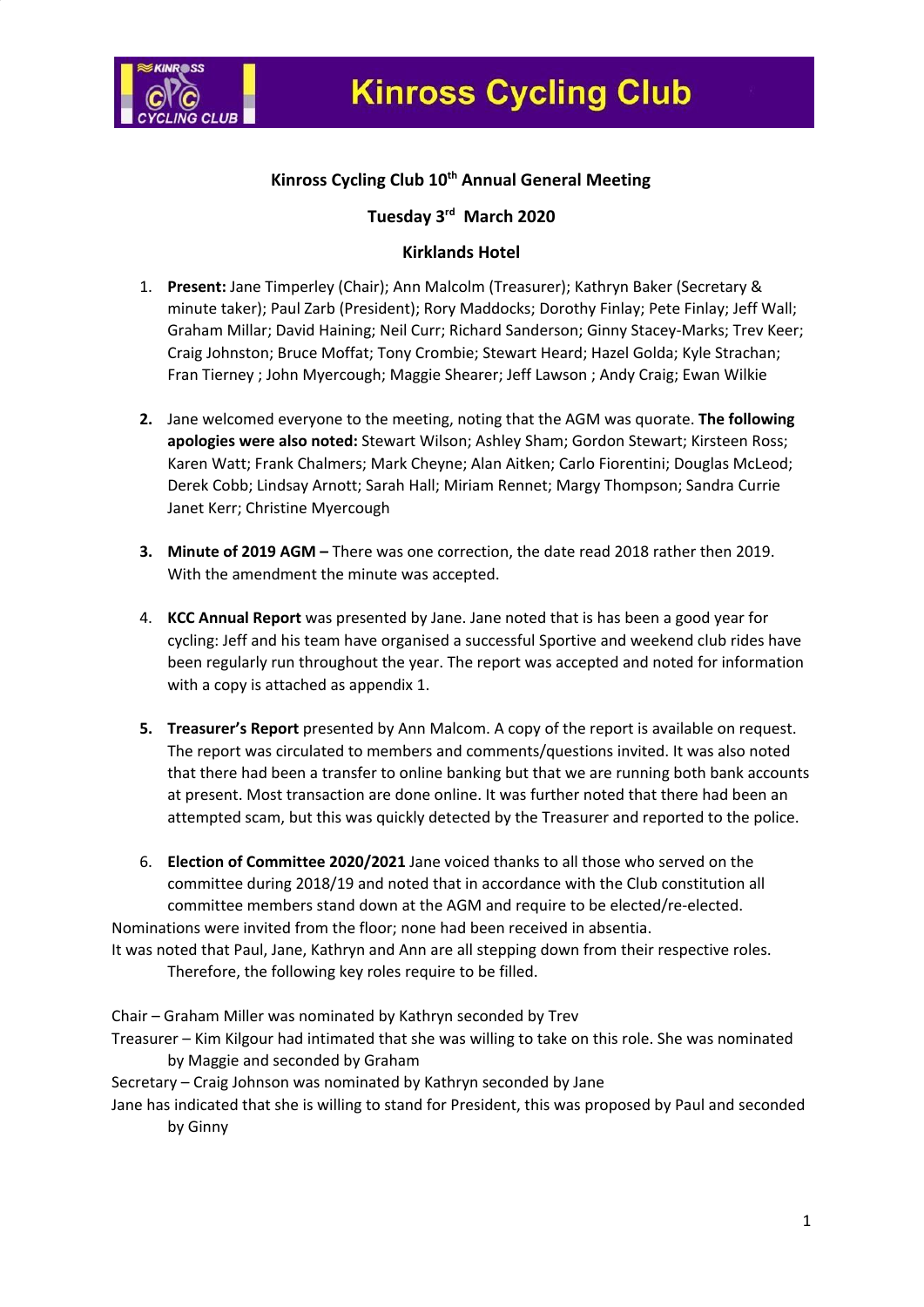

There are a number of other Committee roles and nominations were invited to join the Committee and contribute to the following roles:

- Membership Secretary
- Volunteer Co-ordinator
- Web Master
- Sportive Co-ordinator
- Social Convener
- Committee member
- Ride Development
- Container organiser
- Kit Manager

Richard Sanderson was nominated by Jane, seconded by Kathryn with a view to continuing with the

IT / Web management

Ginny Stacey-Marks was nominated by Jane and seconded by Graham Kyle indicated he was happy to continue as Kit Manager, nominated by Jane and seconded by

Graham

Hazel Golda was nominated by Kathryn and seconded by Ewan with a view to continuing in the Membership Committee role.

GP series organiser Paul Z will take on coordination drawing together a team to take this forward. Paul M will remain FCA rep, and can feed into committee. These are not currently a committee roles.

Ewan and Maggie indicated they were willing to form part of the committee, and both nominations were seconded by Jane.

David Haining will take over the Sportive Chair and will join the committee in this capacity. Jane thanked John M for helping to keep the container tidy over 2019

### **7. General Business**

#### **i. Membership Subscription**

Jane invited comment as to whether the membership fee should remain at £10. There was general feeling that this was acceptable. Paul proposed this be formally approved and this was seconded by Dorothy – those present were in unanimous agreement. **Membership to remain at £10/£5 for under 18s**

### **8. AOCB**

- Sportive committee have made good use of the 'teams format' and this has been helpful in managing meetings. David suggests that this may be a tool the committee could use and suggested this be considered.
- Ann noted that the cycling club is a member of the rugby club, any KCC members can make use of the facilities. The Rugby club would require a list of members or other method of identifying KCC members.
- MTB WhatsApp group Pete reminded that group that there this is in existence and is open to all. There was some discussion about routes and the potential to organise some MTB events.
- **9. Date of next meeting: date to be confirmed but it will be in March 2021**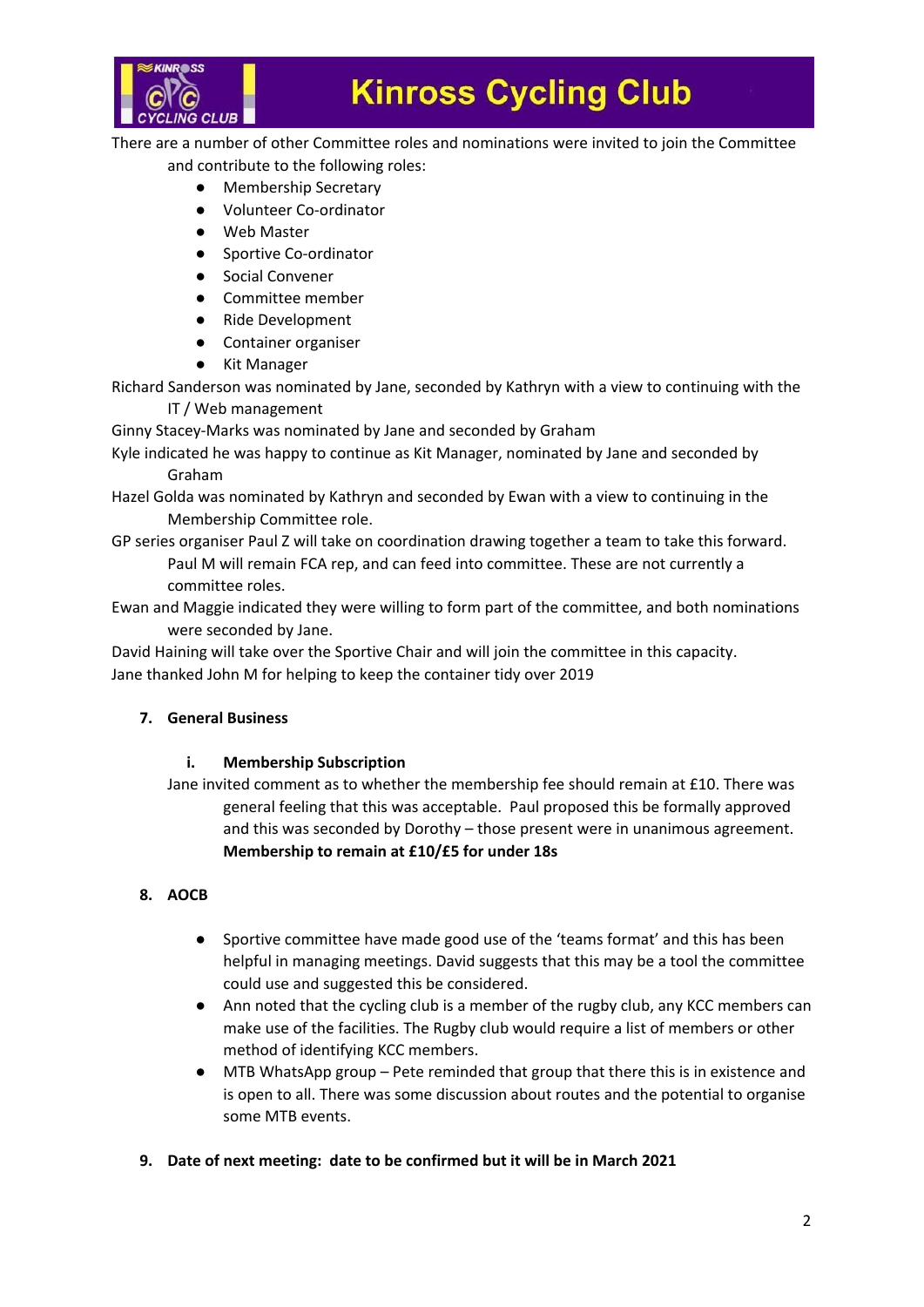

Appendix 1 – KCC Annual Report

#### **KCC REVIEW OF THE YEAR 2019**

Kinross Cycling Club is now well established with a stable membership of around 150 members. We have a well-deserved reputation for being welcoming, friendly and inclusive and we are proud to have a high percentage of female members.

We have successfully organised the Kinross Sportive for 9 years now and look forward to celebrating our 10<sup>th</sup> Sportive in 2020. Jeff and the committee and large numbers of volunteers do a great job and the funds raised from it allows the club to subsidise activities for members. It also enables us to make a significant annual donation to our charity partners CHAS (totalling over £70000 since the sportive began). We also support other local community organisations in the good work they do, and we have been proud to be able to donate £200 to Broke Not Broken, a local foodbank, this year. Members are welcome to nominate local community groups and charities who may struggle at times to raise funds.

We continue to offer club organised rides on Saturdays and Sundays throughout the year, and these rides provide something appropriate to meet the needs of a broad range of abilities. They are sociable and welcoming and all our rides have a no drop policy. They enable our diverse membership to gain the physical and mental health benefits of exercising outside with like-minded people. Indoor group rides using "Zwift" have become increasingly popular foul weather options. Our Ride Captains ensure the weekends always have a ride posted and someone to look after the group on the day.

Thanks to Dorothy and Pete for trying hard to re-energise mountain biking within the club, and for hosting the MTB WhatsApp group which is open to all.

The Grand Prix series enables members to participate in our time trial series. This year we have had a more collaborative approach to organising these events. The format has worked well and has shared the work load associated with organising even a small internal event. Thanks to Paul Zarb for being series coordinator. This year's series attracted some new faces and some who are more familiar. The overall series was won by Richard Sanderson, and the ladies trophy was won by Miriam Rennet. It would be good to see more female competitors next year.

We have organised and hosted two National Championship events this year. The National Crit championships took place at Lochgelly circuit in August, was well subscribed and successful, making a small profit for the club. A windy day made for some challenging races.

In October we hosted the Scottish Hill Climb Championships, which took place on Falkland Hill. We attracted a good-sized field and it was a successful day, again making a small profit. Hosting National championships helps to raise the profile of our club, and we are held in high esteem for putting on well organised events. Thanks to all volunteers who make this happen.

The "Gellydrome" makes a great venue for both events and coaching. We have been able to offer some subsidised coaching in the winter months, and Kyle Strachan has held some sessions covering cycle maintenance and roadside repairs.